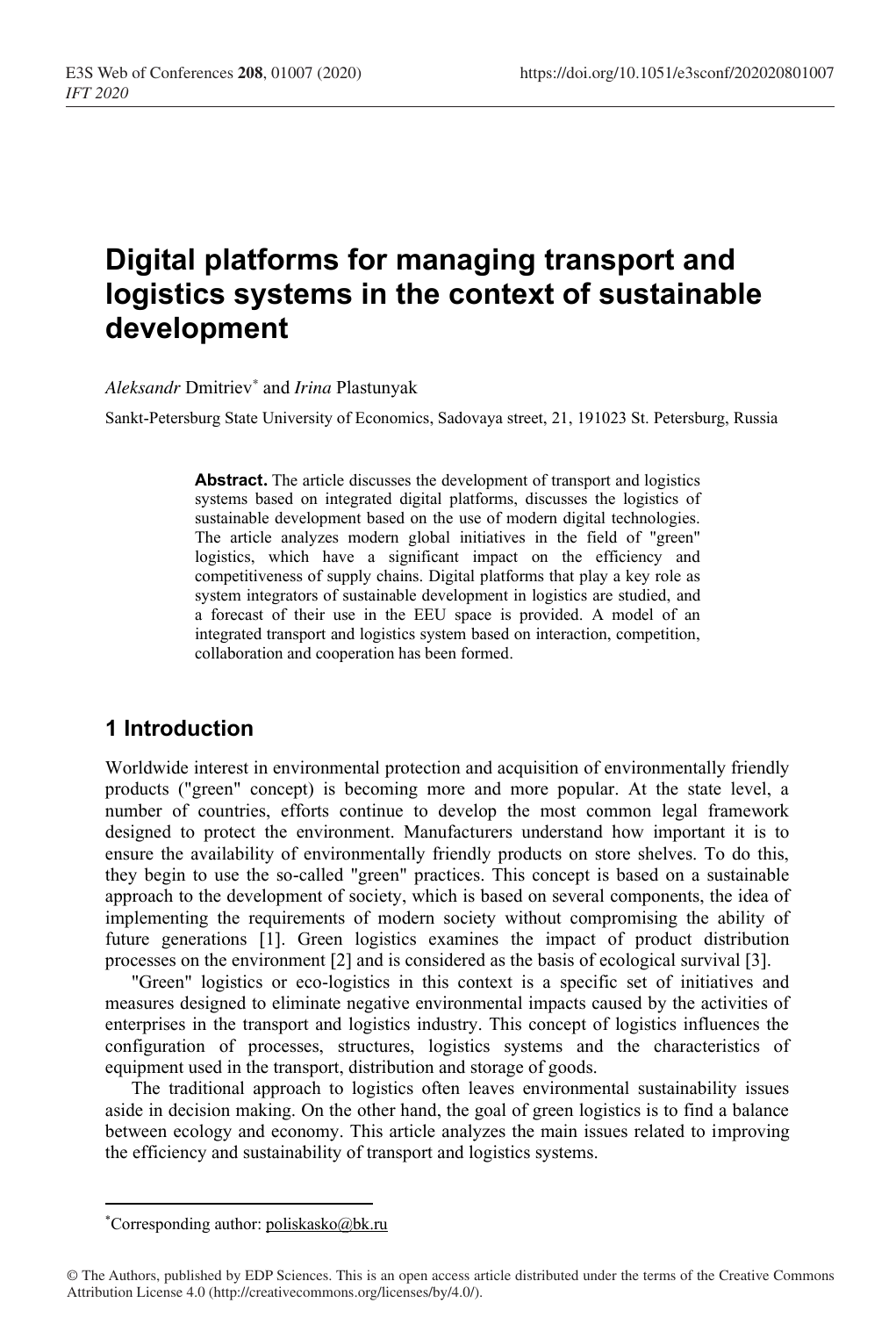The main goals and objectives of the "green" reengineering of transport and logistics systems include:

- assessing the negative impact of logistics operations in supply chains to establish a starting point for considering sustainability measures and monitoring their results. One of the most common methods for calculating energy consumption and greenhouse gas emissions is international environmental safety standards;

- development of measures to reduce air, soil, water and noise pollution by analyzing the negative impact of each functional area of logistics, primarily related to transport;

- rational use of consumables, reuse of returnable pallet, containers and recycling of packaging;

- ensuring the sustainability of the supply chain and environmentally friendly logistics through the use of special designs for finished products and transport packaging, which must be designed to minimize negative impact on the environment.

Implementing the concept of sustainability in transport and logistics systems, it is necessary to find effective, economically viable solutions that reduce the dependence of the transport sector on the conjuncture of the fuel markets when organizing freight traffic, increase the efficiency of loading rolling stock, improve the characteristics of logistics infrastructure facilities, contribute to the growth of investments in upgrading material and technical bases and automation of transport and logistics business processes, increasing the transparency and reliability of the functioning of transport and logistics systems, including for consumers.

At the same time, much attention is paid to digital technologies, which were initially considered only as a paperless document flow, and now, within the framework of "green" logistics, this is a comprehensive reduction of the environmental burden on the environment, primarily within the framework of management of transport and logistics systems [3].

# **2 Methods for analyzing the effect of implementing a digital platform**

Environmental sustainability has received considerable attention in industry and academia. Many firms have begun to adopt sustainability practices, such as investing in cleaner technology and using organic or recyclable materials, to enhance sustainability in supply chains [4].

While SCM is a well-established field of research looking for instance at transportation, network management, or demand planning, this is less the case of sustainable supply chain management (SSCM). In this sense, SSCM can be defined according to Seuring and Müller (2008, p.1700) as: "The management of material, information and capital flows as well as cooperation among companies along the supply chain while taking goals from all three dimensions of sustainable development, i.e., economic, environmental and social, into account which are derived from customer and stakeholder requirements" [5, 6].

Global supply chains power 80% of world trade, but also host widespread environmental, labor, and human rights abuses in developing countries. The result is a supply chain that is more efficient, more humane, and embeds sustainability in the supply chain for the long-term [7]. Sustainability and digitalization have become the main direction of transformation of enterprises. Building a digital twin platform network can provide enterprises with a comprehensive view of products, manufacture, supply chain, customer experience, and profitability, which is conducive to the construction of a sustainable business model [8].

Recently there have been signs of greater synergies between sustainability and supply chain management and some publications now suggest that the sustainable supply chain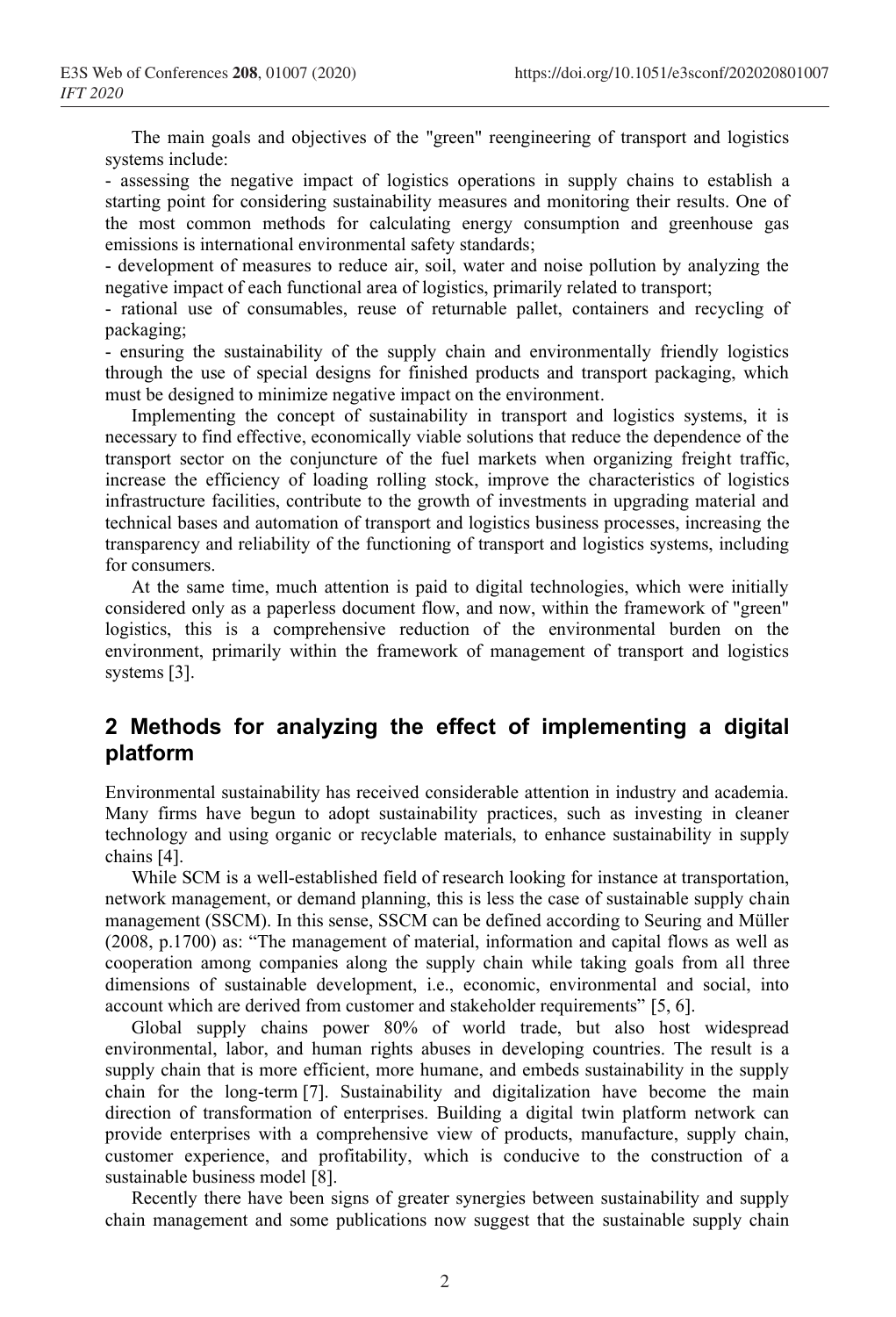management literature is beginning to link with current thinking in sustainability and transport and logistics business [9]. The sustainable development concept has become a key basis to create the transport infrastructure and material supply systems in cities. As a result of the experiment, it has been established that with an increase in the vehicle load-carrying capacity, the cumulative negative impact of the supply chain decreases [10].

Now the focus has turned on development of circular economy, which provides the efficiency of material and energy. Digitalization gives new opportunities for improving the use of disposed materials [11]. Using some digital instruments such as TradeCloud IT platform a focal company is connected to its suppliers and customers. Through this platform information, goods and money flows in the supply chain are managed [12].

The key promises of fourth industrial revolution, named "Industry 4.0" concept are enabling real-time full-transparency from suppliers to customers, small lot sizes, multiple product variants, connected processes and decentralized, autonomous management [13]. Data as a resource and data sharing enable competitive supply chains and present-day digital platform business models. The recipe for these competitive supply chains will no longer be contingent on how different companies contract to share data in their existing business networks but how these companies make these contracts available for the others in multi-sided markets [14].

Digital platforms are an omnipresent phenomenon that challenges incumbents by changing how we consume and provide digital products and services. Whereas traditional firms create value within the boundaries of a company or a supply chain, digital platforms utilize an ecosystem of autonomous agents to co-create value [15].

In [16] the processes of structural transformation and network convergence of regional information spaces are considered. The importance of deploying an integrated digital platform within a separate state, and later, given the trend of erasing information borders between countries, and international integrated platforms is noted. In this regard, mention is made of the study of the Center for Strategic Research "State as a Platform" [11], in which citizens and businesses are considered as the main recipients of public services in electronic form, and all users operate with common databases with different levels of access. At the same time, additional synergistic effect for business is achieved by applying advanced methods of network interaction, management of network behavior, as well as "through hypercompetitive creative neuromarketing, management, logistics, etc." [11, p. 1198].

As for the Eurasian Economic Space, the results of the conducted research also indicate significant digital dividends in the transformation of the service sector [17, p. 3] (fig. 1).





Thus, the most important is the formation of such a platform that eliminates legal barriers, it was also proved in [15] that electronic logistics is a key factor in the growth of the country's economy, and the most important indicators that determine customer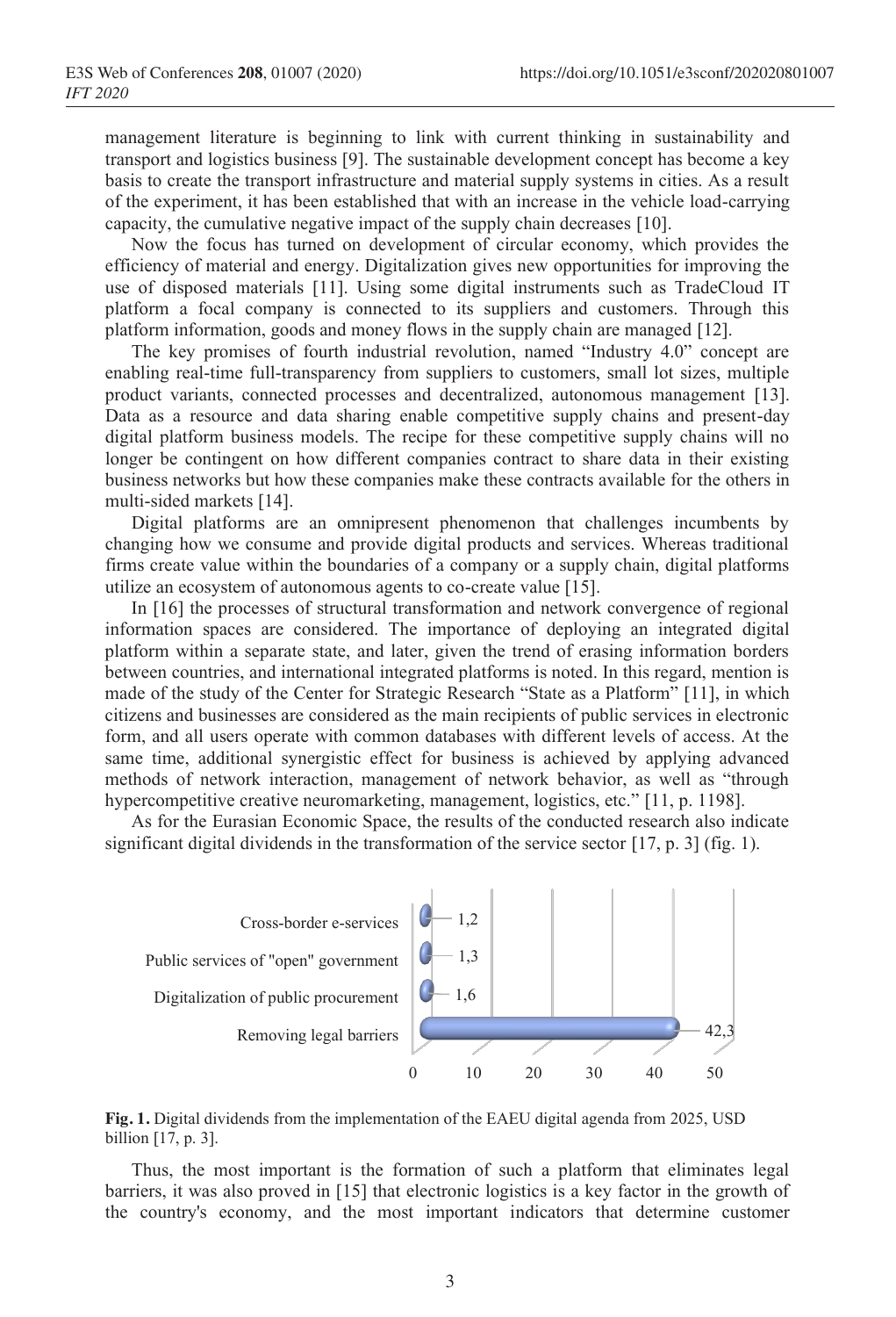satisfaction with logistics services are the minimum delivery time and delivery, efficient payment methods and the use of information technology.

# **3 Results and discussion of the theoretical model of the digital platform**

The introduction of modern digital technologies through the visibility of supply chains may be a solution to this problem, including integrated transport and logistics systems visibility at all goods delivery stages from manufacturers to end users (fig. 2).



**Fig. 2.** Digitalization of integrated transport and logistics systems.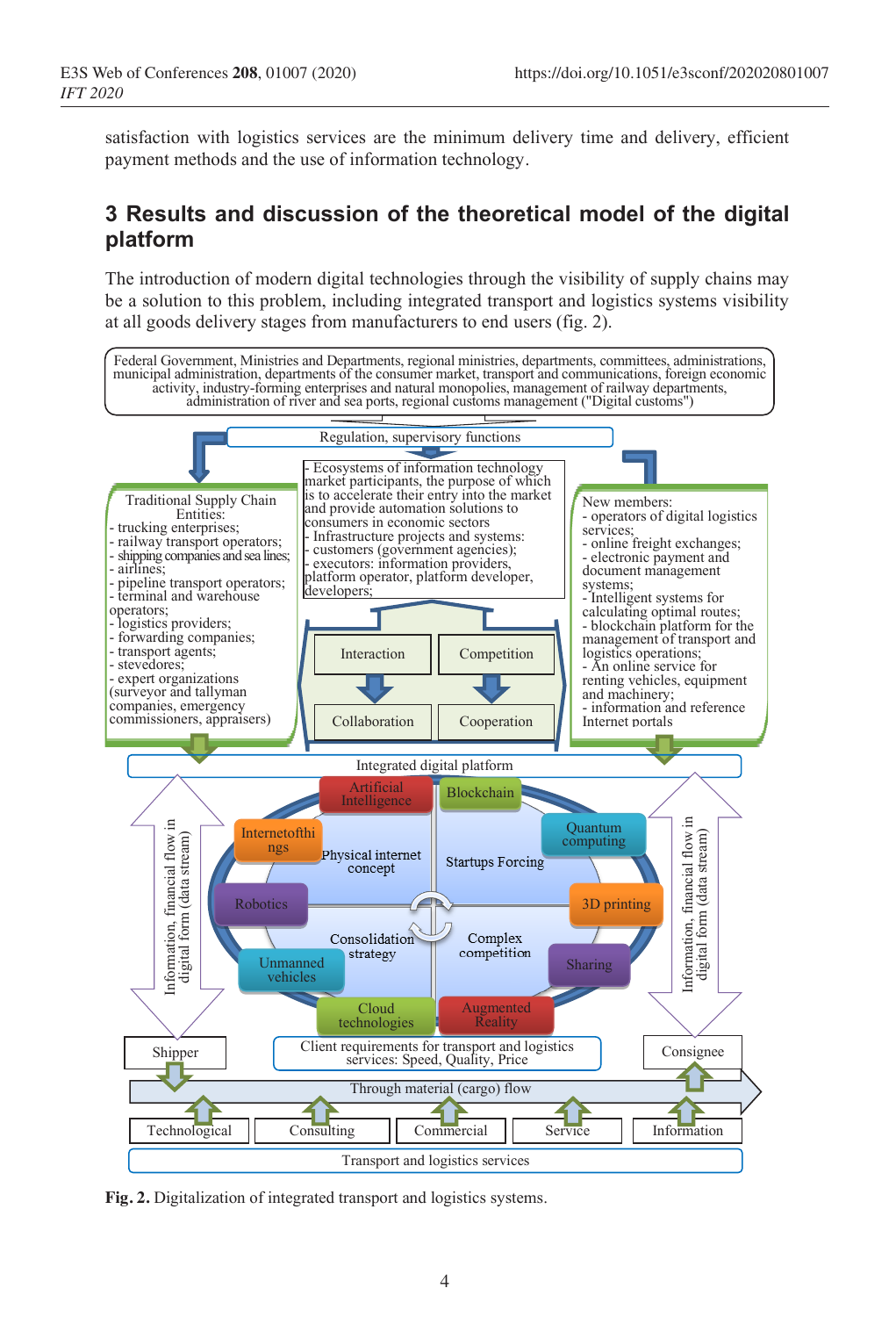At the same time, an increase in the efficiency of the functioning of transport and logistics systems should be considered through the prism of the introduction of integrated digital platforms, which are the focal link and information and analytical core of supply chains, uniting all participants at various levels of management of the processes of goods movement.

However, it should be recognized that at present the transport and logistics industry is not distinguished by a high degree of stability. Companies face significant obstacles in the implementation of environmental policy in the field of logistics, which is primarily due to the insufficient level of formation of integrated digital platforms, interaction with government agencies, and for international supply chains - with customs authorities. In this regard, it should be noted such a project as "digital" customs, which is being actively implemented by the FCS of Russia. The use of digital seals allows for continuous tracking of goods and the introduction of "electronic" transit, and the experiment with an electronic waybill will reduce and even completely eliminate the possibility of delivering goods to an unauthorized person.

It is important to note that a significant condition for improving the efficiency of modern transport and logistics systems is currently reducing the negative impact of transport on the environment in the logistics chain. This can be achieved not only through the application of higher environmental standards that limit emissions, but also through the use of modern digital technologies and logistics information systems that help manage orders, plan delivery routes, and prioritize load distribution on vehicles. [18].

In addition, in their logistics practice, enterprises need to widely use modern information systems for electronic document management and data exchange in order to increase their competitiveness in the transport and logistics market.

## **4 Conclusions**

New digital information technologies are forcing more and more companies to use these technologies as factors to improve efficiency and reduce production and service costs. The demand for the introduction of new methods and technologies increases as innovation attracts new customers. This gives businesses an additional competitive edge. [19].

In particular, intermodal transport and logistics systems achieve high performance due to the introduction of new forms of information and communication interaction between various links of the transport and logistics chain, including state control bodies. And one of the key criteria for the effectiveness of such systems is the degree of digitalization of their business processes.

Thus, if supply chain management activities are carried out in accordance with government regulations and meet customer expectations, transport and logistics companies have an incentive to develop green practices. The "green" movement is not only thinking, company image, strategy, but also a factor in the success of supply chains.

#### **References**

- 1. A. Dmitriev, ESTIEM Magazine, **44(1),** 52 (2013)
- 2. L.Y. Berezhnaya, Logictics and Supply Chain Management, **2 (85)**, 52 (2018)
- 3. Nikita A. Osintsev, Alexander N. Rakhmangulov, Vera V. Baginova, Mir Transporta (World Of Transport And Transportation) Journal, **2 (75)**, 196 (2018)
- 4. C. Dong, Q.Li, B. Shen, X. Tong, Sustainability, **11**, 4071 (2019)